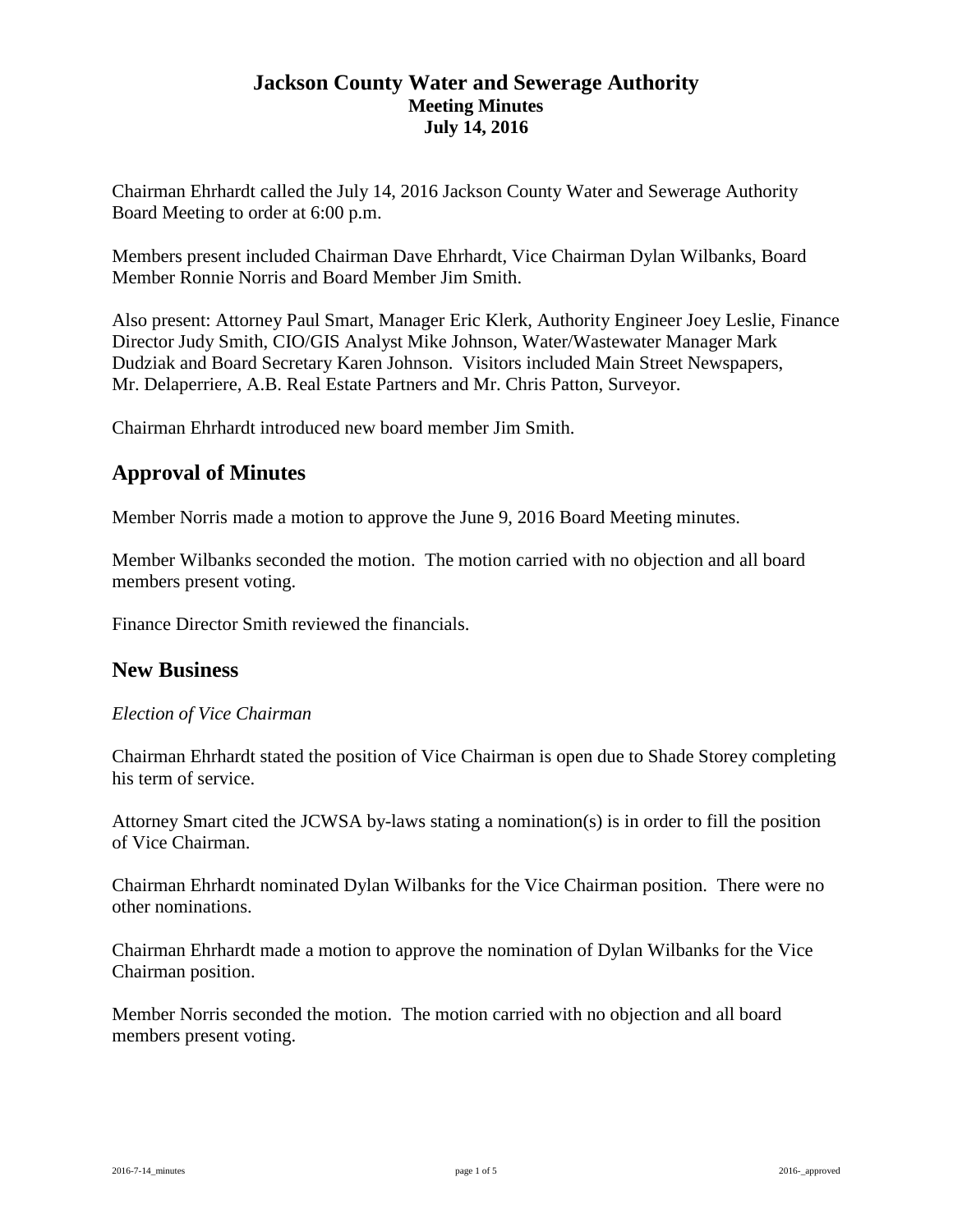## *On-Demand Electrical Engineering: Atlanta Consulting Engineers for the MOWWTP, Highway 60 P.S., Apple Valley P.S. and Galilee P.S. Generator*

Manager Klerk explained board policy allows him the discretion when needed to hire an ondemand engineer from a pre-approved list and informing the Board of what he is doing. He stated JCWSA has executed an agreement with Atlanta Consulting, an electrical engineering firm, for four different projects.

Project #1 - add a variable speed drive pump to pump the treated water (effluent) at the MOWWTP back to the sludge press. This will allow us to use our own water and stop us from purchasing water from the City of Jefferson (some bills were as high as \$12,000.)

Project #2 – Galilee pump Station. Manager Klerk said "if that station goes down during high usage we are in trouble". He stated we need a generator with automated switchgear to instantly recover from lost power for as little down time as possible for the pumps.

Project #3 – The pumps at the Highway 60 pump station are two different sizes; three smaller jockey pumps and three larger pumps for the demand created by the large user, Braselton. He said this causes operational issues and huge power bills. Manager Klerk stated staff would like to convert two of the largest of three pumps to VFD. This will save on power and make operations easier.

Project #4 - Apple Valley Pump Station. Manager Klerk stated during periods of high demand this station feeds the Dry Pond tank. This pump station works well but we have had problems intermittently that when the pumps kick on, they sometimes pull so much water we have an issue maintaining proper water pressure to some of our customers to the east of Apple Valley Road. Manager Klerk said staff would like to replace two of the three pumps with VFD's at the station.

Manager Klerk stated the total fee for the on-demand engineering is \$23,260. \$16,060 of that will be in the 2016 budget. The remaining amount, the construction administration, would be in 2017.

## *Effluent Re-Use Project at the MOWWTP*

Manager Klerk stated we are purchasing a lot of potable water from the City of Jefferson, then dumping this water back into our plant. Engineer Leslie said staff proposes a new small pump station to feed the screw press with recycled effluent. He stated the pumps have been purchased for the project in order to expedite the project. Engineer Leslie recommended proceeding with the project using a budget of \$100,000 with the pumps and panel at \$30,680.

Vice Chairman Wilbanks made a motion to authorize the purchase of the pumps and panel for \$30,680 for the effluent re-use project at the MOWWTP.

Member Norris seconded the motion. The motion carried with no objection and all board members present voting.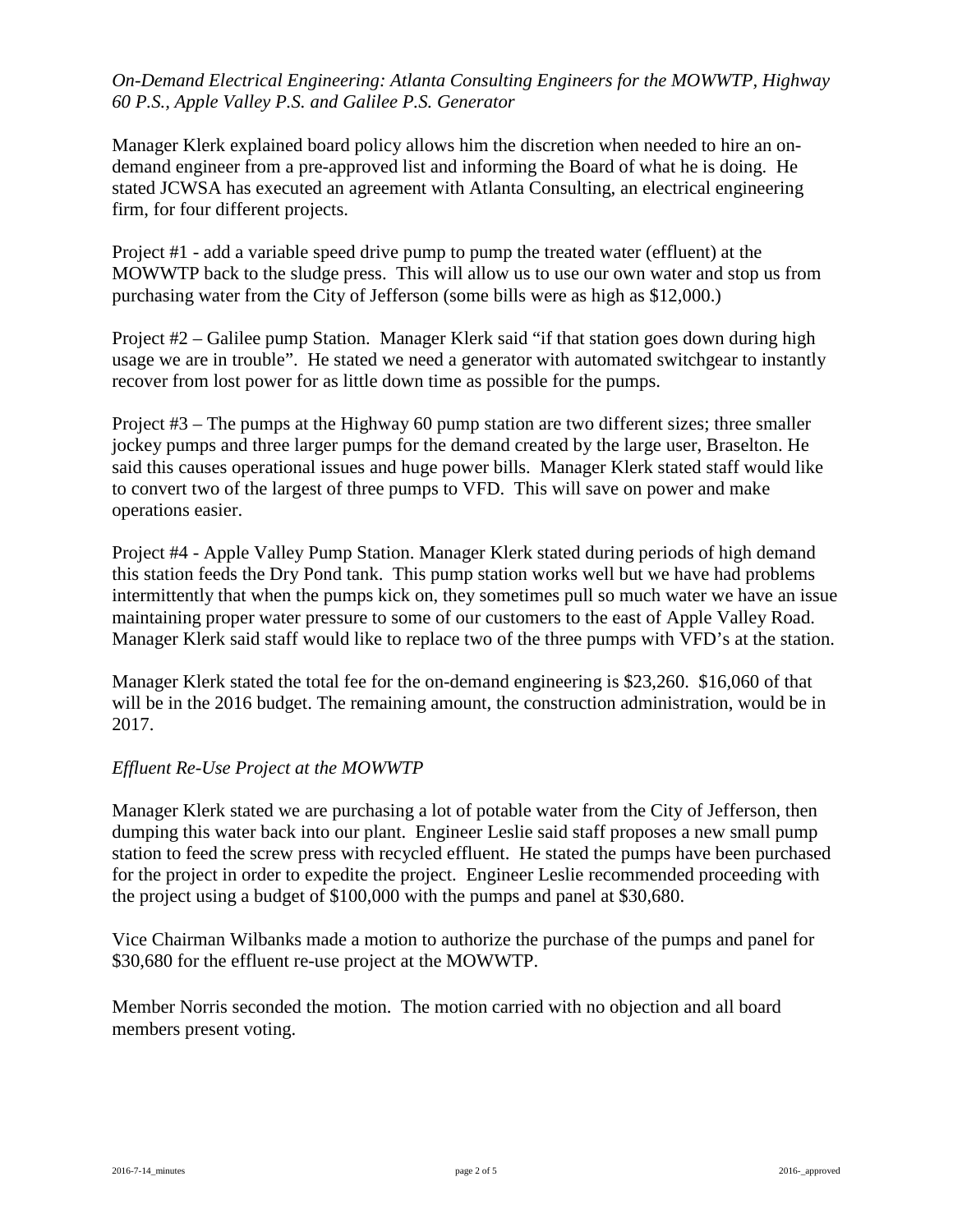## *Execution of the Nicholson Water Sales Agreement*

Manager Klerk stated the City of Nicholson executed the water sales agreement at \$2.30 per 1000 gallons up to 2.5 million gallons per month and \$1.90 per 1000 gallons for purchases over 2.5 million per month.

Vice Chairman Wilbanks made a motion to authorize JCWSA to execute the Nicholson Water Sales Agreement.

Member Norris seconded the motion. The motion carried with no objection and all board members present voting.

## *Highway 124/332 Commercial Project Preliminary Application*

Manager Klerk stated per our Standards and Specifications, the Authority has received a preliminary application for a proposed project at Highway 124 and 332. He said per our Standards and Specifications, due to the size of the project, we have to bring this before the Board.

Engineer Leslie introduced Mr. Patton (land surveyor) and Mr. Delaperriere, (developer). He stated A & B Real Estate Partners submitted an application to develop multiple properties on the northwest corner of Highway 124 and Highway 332 for a commercial subdivision. Engineer Leslie explained how the application process works. He said staff has reviewed the application and everything is in order.

Manager Klerk stated his recommendation is to approve the preliminary application.

Vice Chairman Wilbanks made a motion to approve authorizing the preliminary application from A. B. Real Estate Partners for the Highway 124/332 Commercial Subdivision.

Member Norris seconded the motion. The motion carried with no objection and all board members present voting.

# *Architect's Agreement for JCWSA Building Remodel*

Manager Klerk explained we have been looking at expanding the Authority building for years. He stated we are growing and need more offices and a larger conference room. Manager Klerk stated staff felt it was best to hire a professional architect to make best use of our space. He stated we have met with Hill, Foley, Rossi and Associates. He said the architect will prepare plans and specifications. Manager Klerk said this expansion would be in the 2017 capital budget.

Chairman Ehrhardt asked if the architect would be evaluating the existing building for upgrades. Engineer Leslie said the heating and cooling system has been included and the drainage issues have already been corrected. Manager Klerk said the plumbing has been upgraded as well. He stated the architect's base design fee is \$25,100 for the approximately 1400 square foot expansion. He stated the recommended project budget is not to exceed \$27,000.

Engineer Leslie stated the cost should be approximately \$80-\$100 a square foot.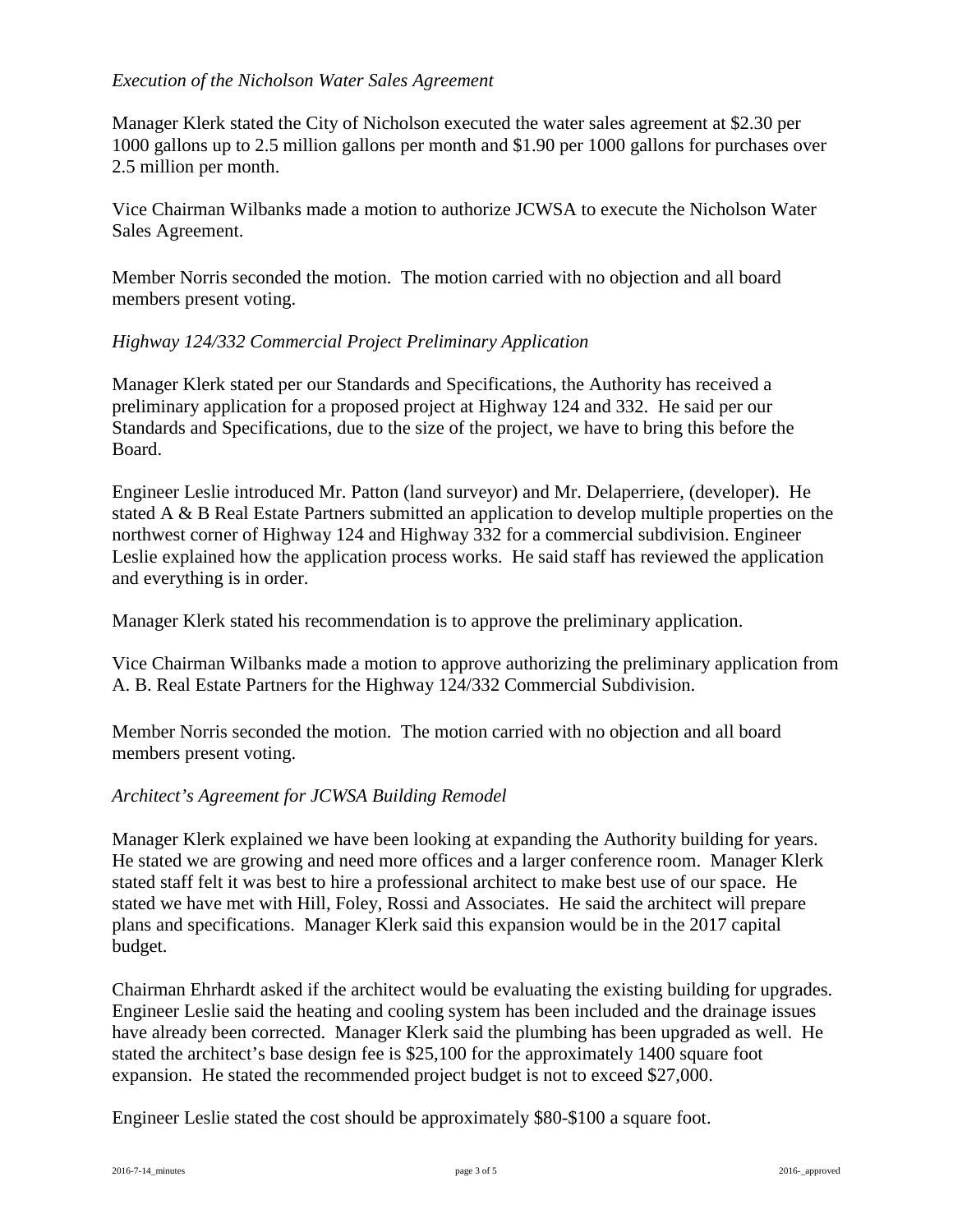Vice Chairman Wilbanks made a motion to accept the proposal from Hill, Foley, Rossi and Associates for the Authority building expansion.

Member Norris seconded the motion. The motion carried with no objection and all board members present voting.

#### *Employee Recognition*

Chairman Ehrhardt presented ten year service awards to Judy Smith and Mike Johnson.

#### *Aerator for the MOWWTP*

Manager Klerk stated there is a need for the fifth aerator at the wastewater plant. He said this is the exact same aerator as the other four we have now. Manager Klerk stated the purchase price including complete set up, is not to exceed \$45,000.

Chairman Ehrhardt asked if this will help us when we go to expand capacity.

Water/Wastewater Manager Dudziak said the only thing we might have to do is upgrade the motor.

Member Norris made a motion to approve the purchase of the aerator in the amount not to exceed \$45,000.

Vice Chairman Wilbanks seconded the motion. The motion carried with no objection and all board members present voting.

# **Executive Session**

Vice Chairman Wilbanks made a motion to go into Executive Session at 7:38 p.m.

Member Norris seconded the motion. The motion carried with no objection and all board members present voting.

Vice Chairman Wilbanks made a motion to come out of Executive Session at 8:03 p.m.

Member Norris seconded the motion. The motion carried with no objection and all board members present voting.

No action was taken.